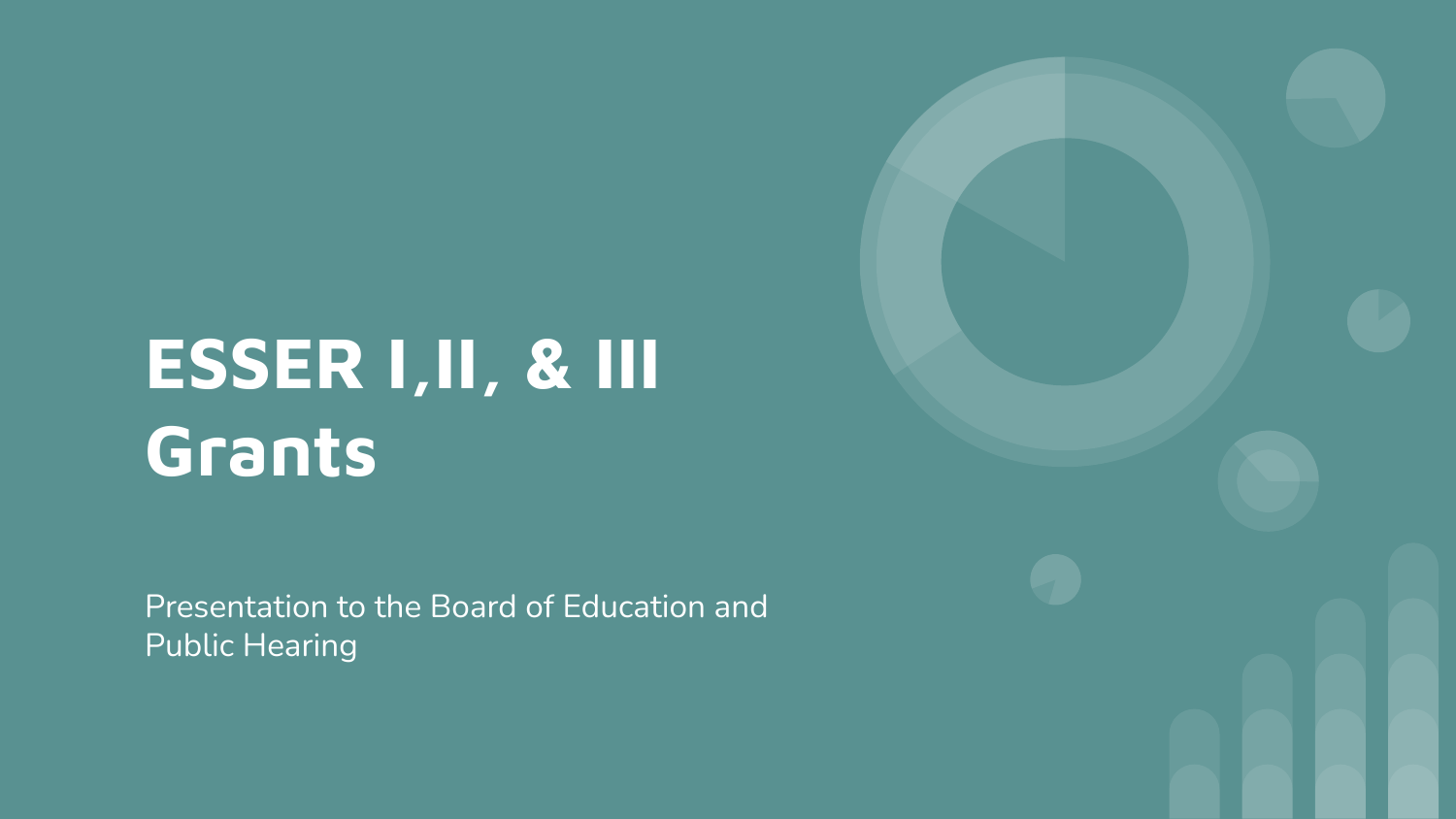# **What are the ESSER Grants?**

Elementary and Secondary Schools Relief Fund

Established as part of the CARES Act passed in 2020 to address the impact of COVID-19

These funds are allocated to the states and in Illinois, distributed through the Illinois State Board of Education - ISBE.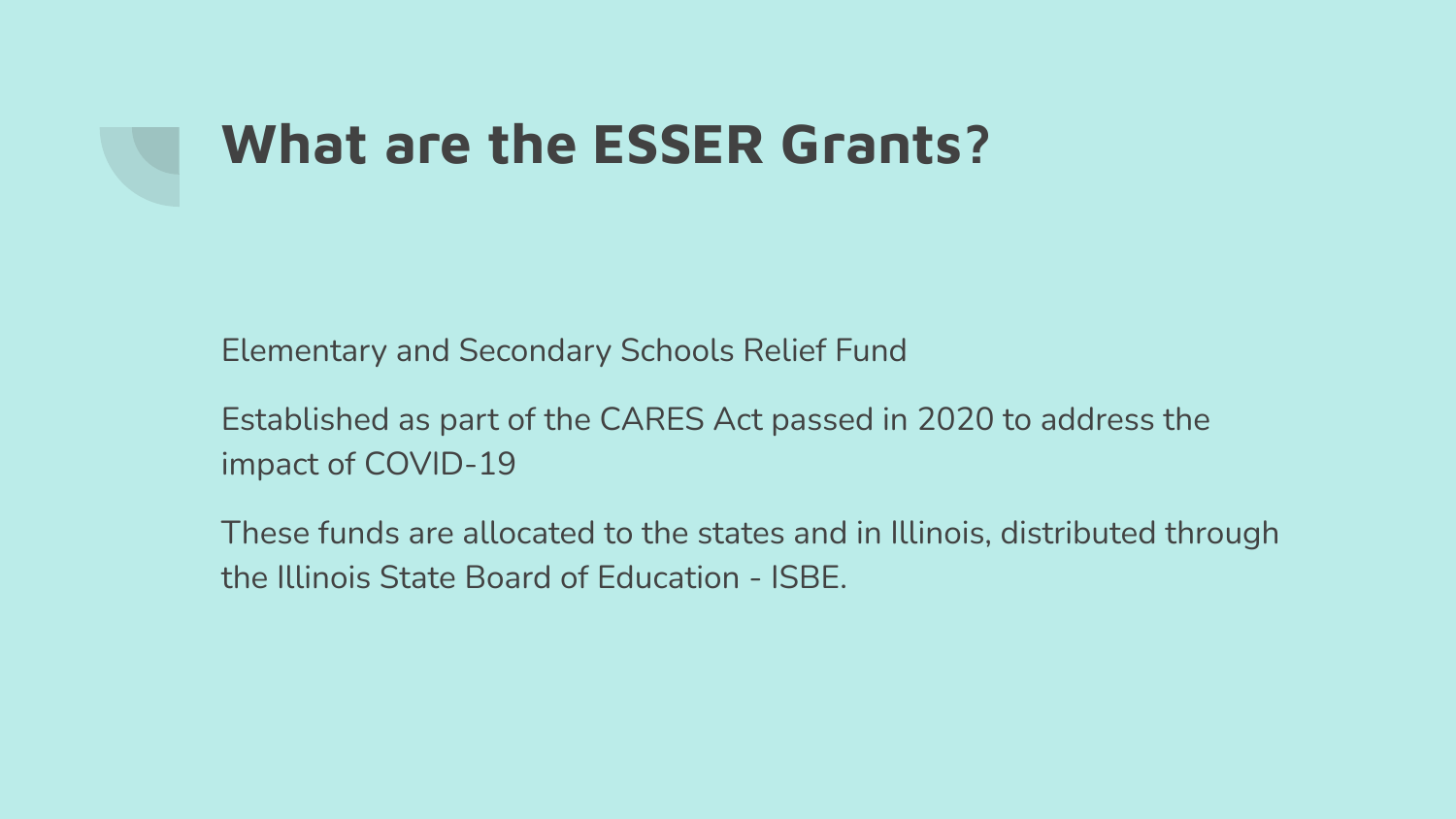# **What can ESSER Funds be used for?**

All expenditures in ESSER I, II, & III should meet the intent of the grant to prepare for, respond to, and prevent COVID-19. The allowable use of funds include:

- Any activity authorized in the Every Student Succeeds Act, Individuals with Disabilities Education Act, Perkins V, McKinney-Vento, or Adult Education and Family Literacy Act
- Coordination of preparedness and response with local units of government
- Providing districts with resources to address the needs of their schools
- Activities to address the unique needs of disadvantaged students
- Developing and implementing procedures for preparedness and response efforts
- Training and professional development on sanitation
- Supplies for sanitation
- Planning for and coordinating long-term closures
- Technology
- Mental health services
- Summer and extended learning opportunities
- Addressing learning loss
- Preparing schools for reopening and testing
- Repairing and upgrading projects to improve air quality in school buildings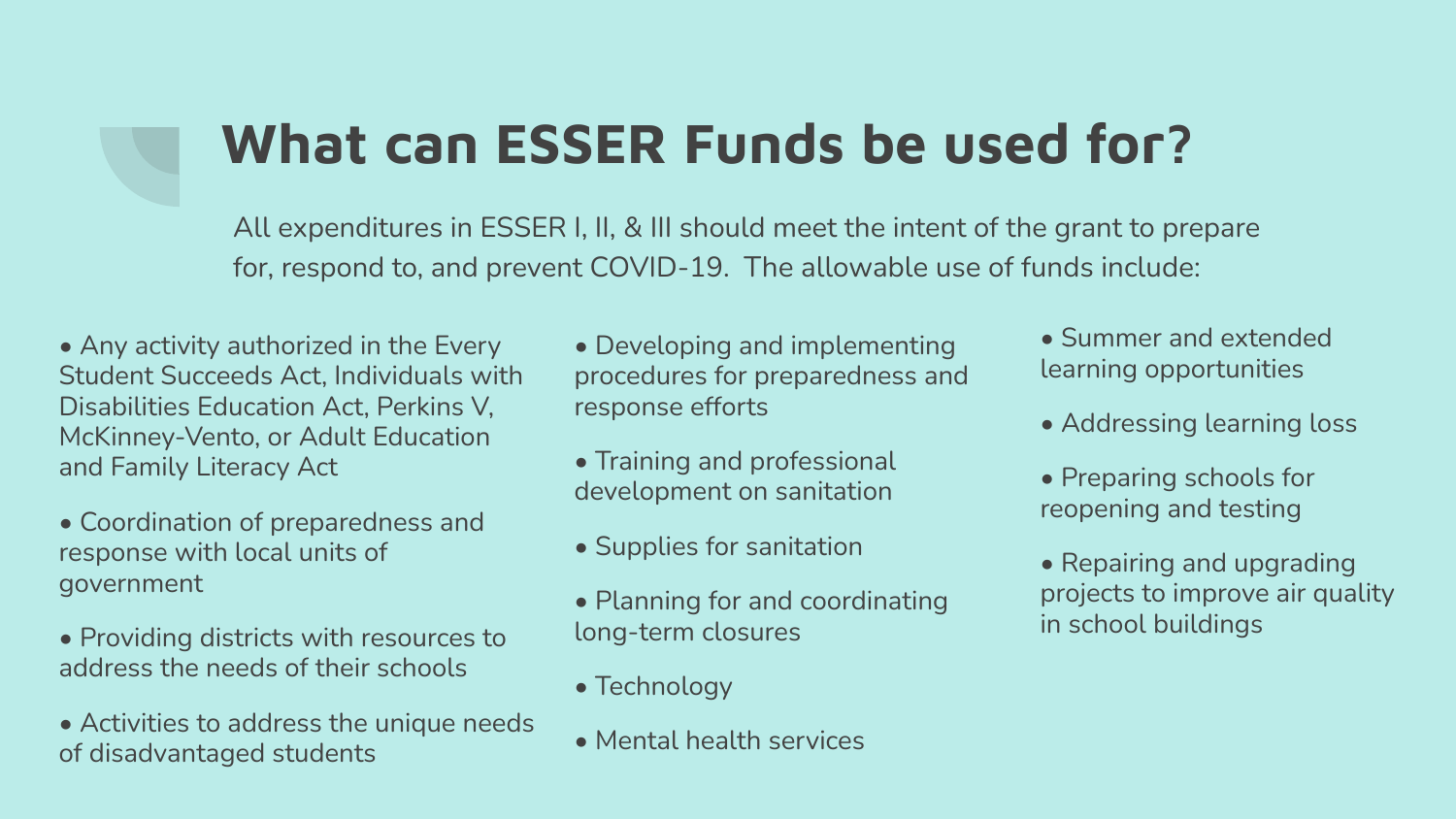

#### **What are the District allocations?**

ESSER I: \$678,578

ESSER II: \$2,585,533

ESSER III: \$5,803,933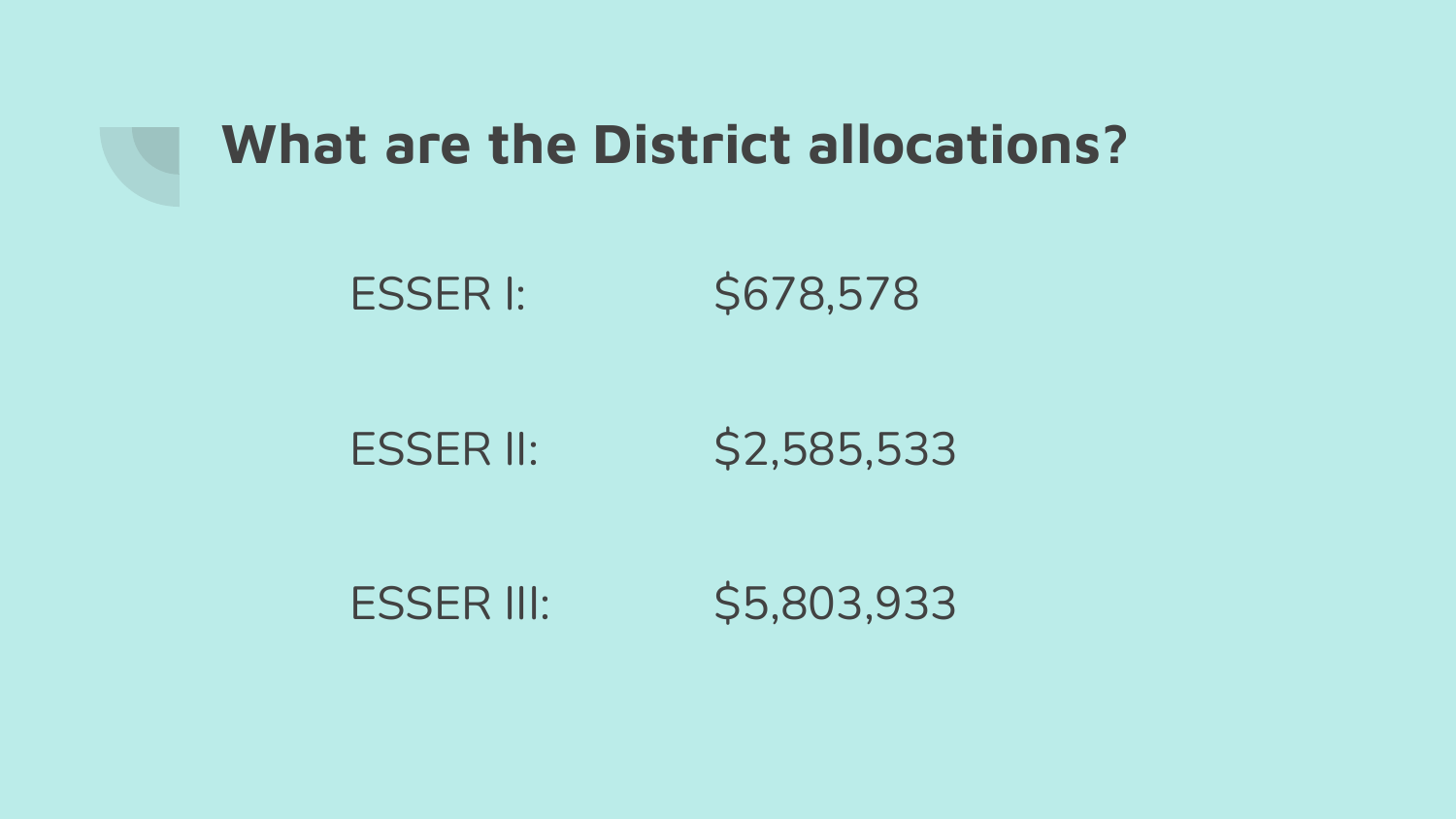#### **How long does the District have to spend the funds?**

ESSER I: September 30, 2022

ESSER II: September 30, 2023

ESSER III: September 30, 2024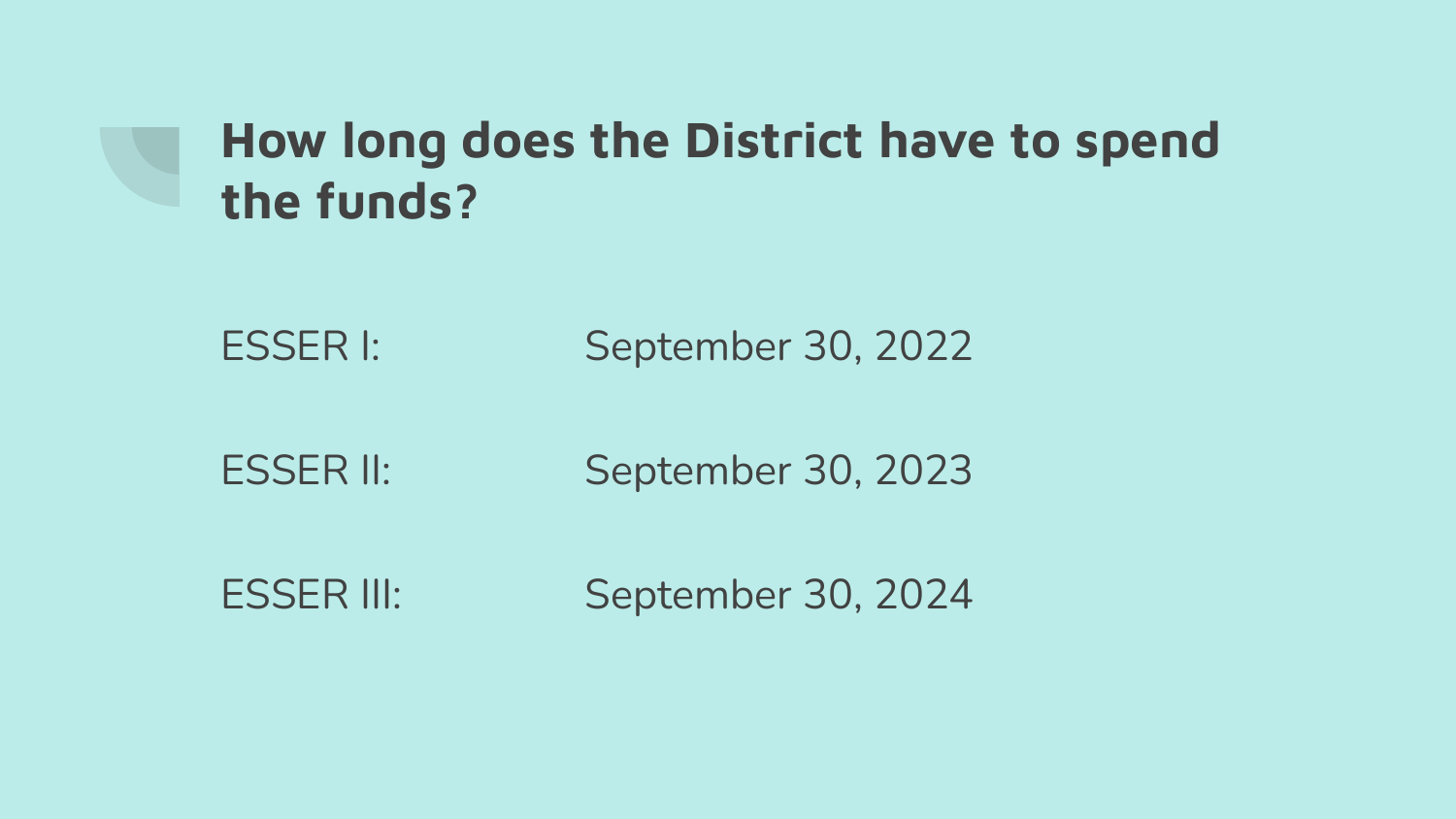# **How have we spent ESSER Funds so far?**

- Non-public school share = 15% of total ESSER I allocation only
- Personal Protective Equipment (PPE)
- Cleaning and sanitation
- **Summer School Year Extension Program**
- Summer social and emotional support for students
- Online remediation programs
- Education technology (EdTech) solutions
- **Professional Development**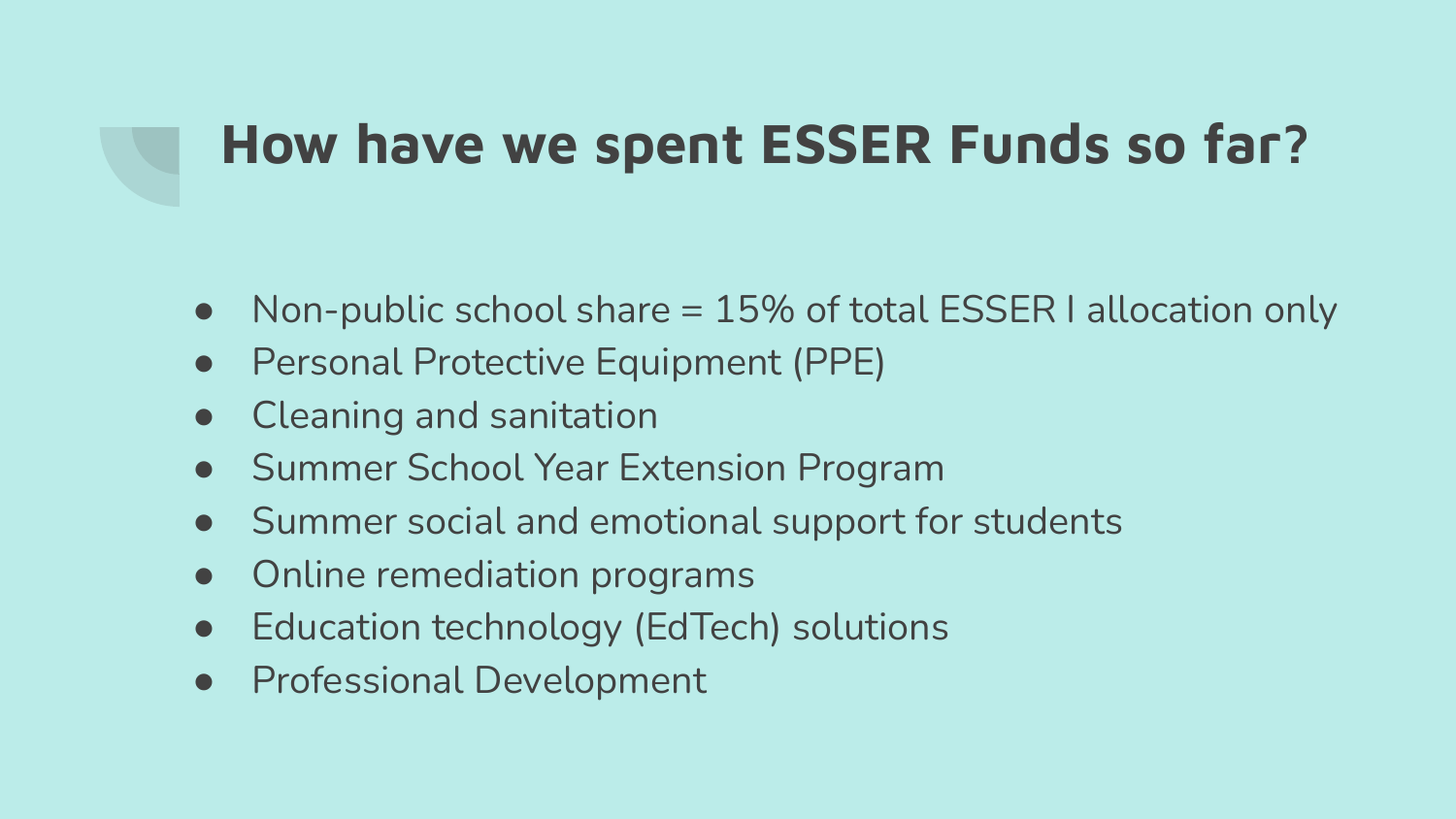# **Plans for ESSER III funds**

- Continuation of ESSER I & II programs that have been working for students
- Funding of virtual learning formats for students in 21-22 school year
- Filling transportation gaps in PACE bus service for students
- HVAC upgrades as part of construction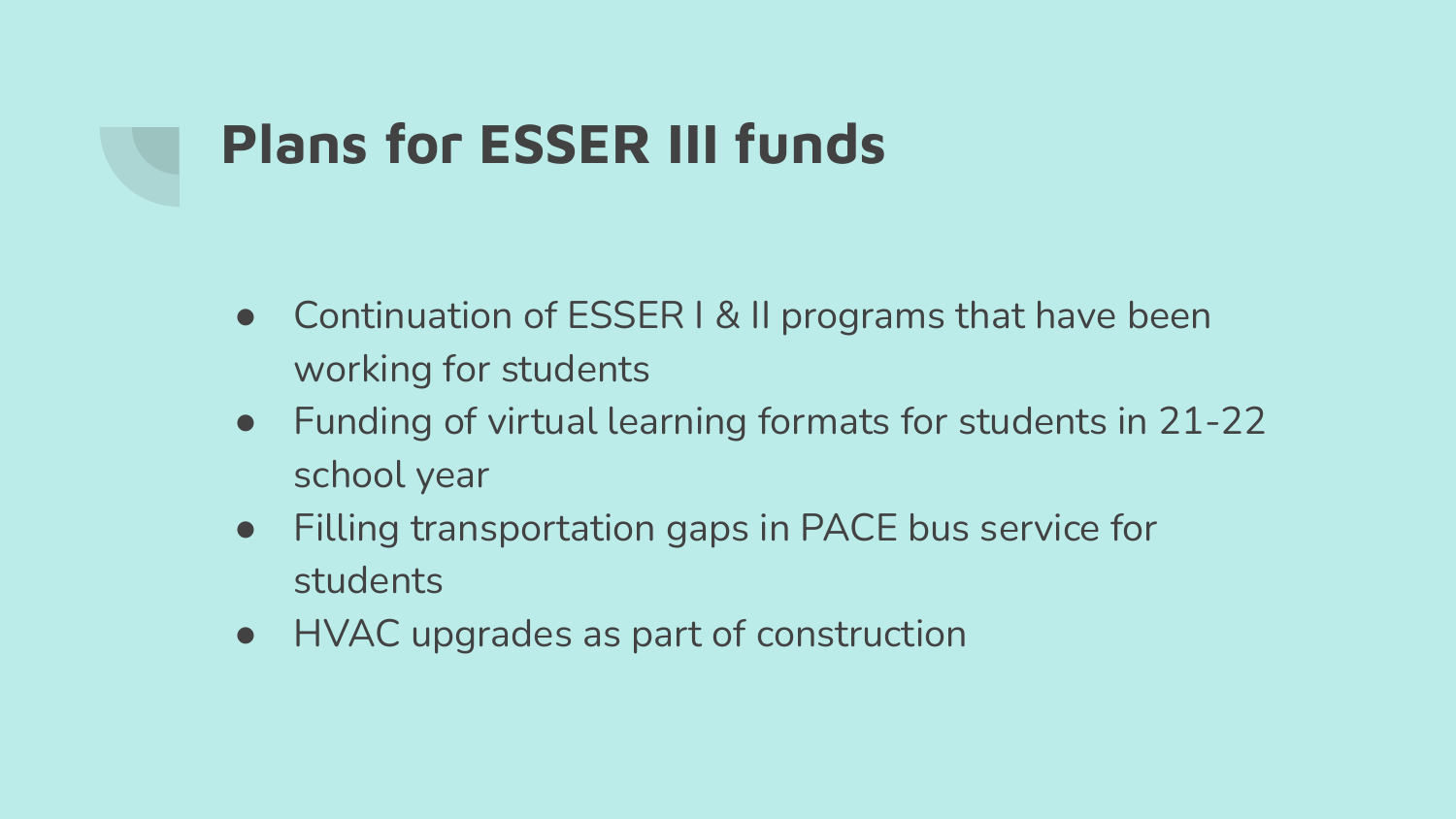#### **Plans for School Year 2021-22 and Beyond**

- Fully open with 5 days of class a week
- Freshman and sophomore only days to start the year
- A/B Block schedule to maximize time and student opportunities
- Virtual Academy options
- An increase in blended approaches as part of the new landscape of school
- Capital replacement projects to improve air quality in school buildings